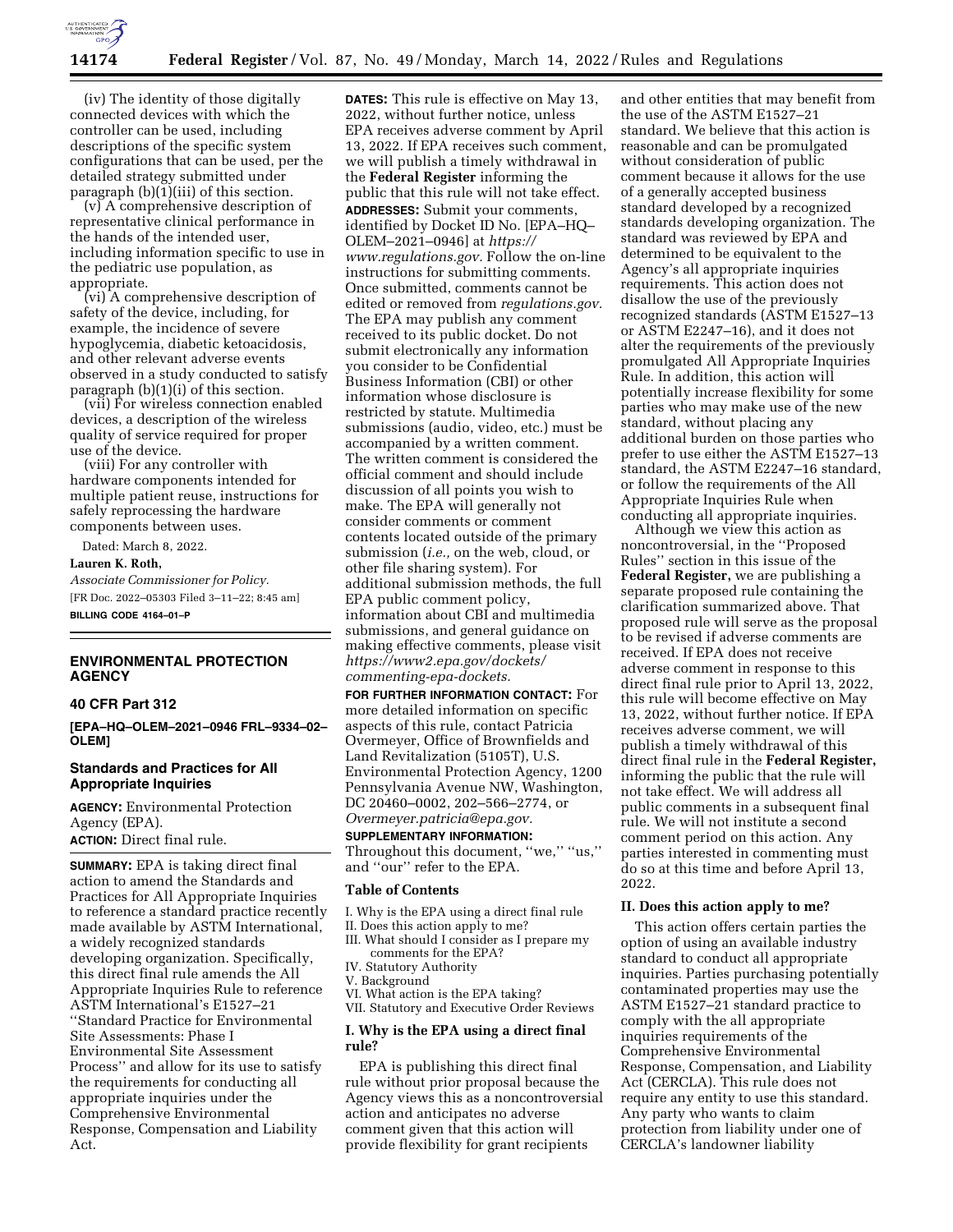protections may follow the regulatory requirements of the All Appropriate Inquiries Rule at 40 CFR part 312, use the ASTM E1527–13 ''Standard Practice for Phase I Environmental Site Assessments,'' use the ASTM E2247–16 ''Standard Practice for Environmental Site Assessments: Phase I Environmental Site Assessment Process for Forestland or Rural Property,'' or use the standard recognized in this direct final rule, the ASTM E1527–21 standard, to comply with the all appropriate inquiries provision of CERCLA.

Entities potentially affected by this action, or who may choose to use the newly referenced ASTM standard to perform all appropriate inquiries, include public and private parties who, as bona fide prospective purchasers, contiguous property owners, or innocent landowners, are purchasing potentially contaminated properties and wish to establish a limitation on CERCLA liability in conjunction with the property purchase. In addition, any entity conducting a site characterization or assessment on a property with funding from a brownfields grant awarded under CERCLA Section  $104(k)(2)(B)(ii)$  may be affected by this action. This includes state, local, and Tribal governments that receive brownfields site assessment grants. A summary of the potentially affected industry sectors (by North American Industry Classification System (NAICS) codes) is displayed in the table below.

| Industry category                              | NAICS code             |
|------------------------------------------------|------------------------|
| <b>Real Estate</b>                             | 531                    |
| Insurance                                      | 52412                  |
| <b>Banking/Real Estate</b><br>Credit           | 522292                 |
| <b>Environmental Con-</b><br>sulting Services. | 54162                  |
| State, Local and Trib-<br>al Government        | 926110.925120          |
| <b>Federal Government</b>                      | 925120, 921190, 924120 |

The list of potentially affected entities in the above table may not be exhaustive. Our aim is to provide a guide for readers regarding those entities that EPA is aware potentially could be affected by this action. However, this action may affect other entities not listed in the table. If you have questions regarding the applicability of this action to a particular entity, consult the person listed in the preceding section entitled **FOR FURTHER INFORMATION CONTACT.** 

# **III. What should I consider as I prepare my comments for the EPA?**

Direct your comments to Docket ID No. EPA–HQ–OLEM–2021–0946. EPA's policy is that all comments received

will be included in the public docket without change and may be made available online at *[www.regulations.gov](http://www.regulations.gov)*, including any personal information provided, unless the comment includes information claimed to be Confidential Business Information (CBI) or other information whose disclosure is restricted by statute.

*A. Submitting CBI:* Do not submit any information through *[www.regulations.gov](http://www.regulations.gov)* or email that you consider to be CBI or otherwise protected. You can only submit CBI to EPA via U.S. mail at: HQ EPA Docket Center, EPA/DC, EPA West, Room 3334, 1301 Constitution Ave. NW, Washington, DC 20460. Clearly mark all information that you claim to be CBI. For CBI submitted on a disk or CD ROM that you mail to EPA, mark the outside of the disk or CD ROM as CBI and then identify electronically within the disk or CD ROM the specific information that is claimed as CBI. In addition to one complete version of the comment that includes information claimed as CBI, a copy of the comment that does not contain the information claimed as CBI must be submitted along with the comment that includes CBI. The version of the comment that does not include CBI will be included in the public docket. Information marked as CBI will not be disclosed except in accordance with procedures set forth in 40 CFR part 2.

*B. Tips for Preparing Your Comments:*  When submitting comments, remember to:

• Identify the rulemaking by docket number and other identifying information (subject heading, **Federal Register** date and page number).

• Explain why you agree or disagree; suggest alternatives and substitute language for your requested changes.

• Describe any assumptions and provide any technical information and/ or data you used.

• If you estimate potential costs or burdens, explain how you arrived at your estimate in sufficient detail to allow for it to be reproduced.

• Provide specific examples to illustrate your concerns and suggest alternatives.

• Explain your views as clearly as possible, avoiding the use of profanity or personal threats.

• Make sure to submit your comments by the comment period deadline identified.

The *[www.regulations.gov](http://www.regulations.gov)* website is an ''anonymous access'' system, which means EPA will not know your identity or contact information unless you provide it in the body of your comment. If you send an email comment directly

to EPA without going through *[www.regulations.gov,](http://www.regulations.gov)* your email address will be automatically captured and included as part of the comment that is placed in the public docket and made available on the Internet. If you submit an electronic comment, EPA recommends that you include your name and other contact information in the body of your comment and with any disk or CD-ROM you submit. If EPA cannot read your comment due to technical difficulties and cannot contact you for clarification, EPA may not be able to consider your comment. Electronic files should avoid the use of special characters or any form of encryption, and be free of any defects or viruses. For additional information about EPA's public docket visit the EPA Docket Center homepage at *[https://](https://www2.epa.gov/dockets/commenting-epa-dockets) [www2.epa.gov/dockets/commenting](https://www2.epa.gov/dockets/commenting-epa-dockets)[epa-dockets.](https://www2.epa.gov/dockets/commenting-epa-dockets)* 

C. *The docket:* All documents in the docket are listed in the *[www.regulations.gov](http://www.regulations.gov)* index. Certain types of information claimed as CBI, and other information whose disclosure is restricted by statute, will not be available for public viewing in EPA's electronic public docket. EPA's policy is that copyrighted material, such as ASTM International's E1527–21 ''Standard Practice for Environmental Site Assessments: Phase I Environmental Site Assessment Process'' will not be placed in EPA's electronic public docket but will be publicly available only in printed form in the official public docket. Publicly available docket materials are available either electronically in *[www.regulations.gov](http://www.regulations.gov)* or in hard copy at the HQ EPA Docket Center, EPA/DC, EPA West, Room 3334, 1301 Constitution Ave. NW, Washington, DC 20460. Please note: Due to public health concerns related to COVID–19, the EPA Docket Center and Reading Room are open to the public by appointment only, and walk-ins are not allowed. Visitors to the Reading Room must complete docket material requests in advance and then make an appointment to retrieve the material. Please contact the EPA Reading Room staff at (202) 566–1744 or via the Dockets Customer Service email at *[docket-customerservice@epa.gov](mailto:docket-customerservice@epa.gov)* to arrange material requests and appointments.

#### **IV. Statutory Authority**

This direct final rule amends the All Appropriate Inquiries Rule setting Federal standards for the conduct of ''all appropriate inquiries'' at 40 CFR part 312. The All Appropriate Inquiries Rule sets forth standards and practices necessary for fulfilling the requirements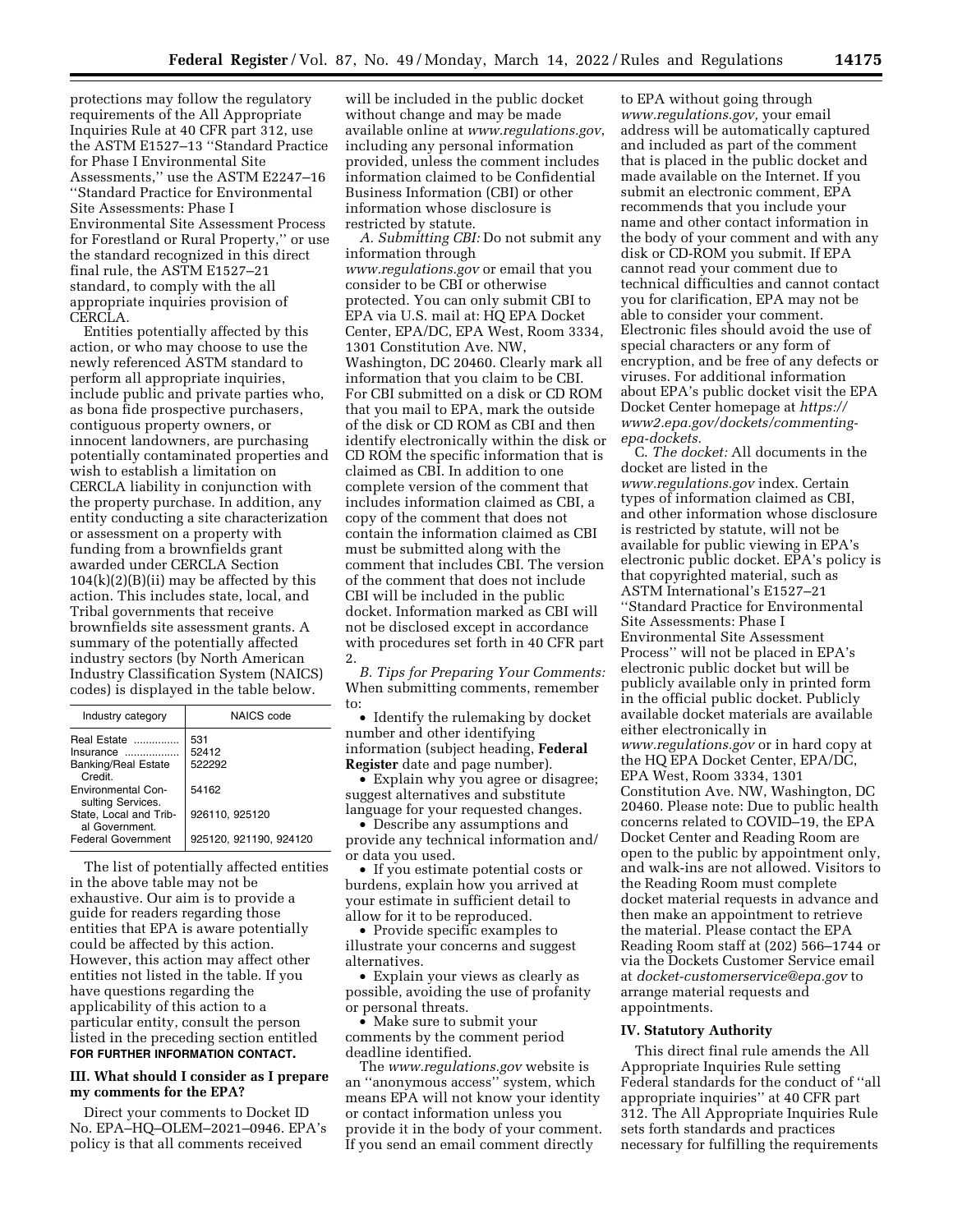of CERCLA section 101(35)(B) to obtain CERCLA liability protection and for conducting site characterizations and assessments with the use of brownfields grants per CERCLA section 104(k)(2)(B)(ii).

#### **V. Background**

On January 11, 2002, President Bush signed the Small Business Liability Relief and Brownfields Revitalization Act (''the Brownfields Amendments''). In general, the Brownfields Amendments to CERCLA provide funds to assess and clean up brownfields sites; clarify existing and establish new CERCLA liability provisions related to certain types of owners of contaminated properties; and provide funding to establish or enhance State and Tribal cleanup programs. The Brownfields Amendments revised some of the provisions of CERCLA Section 101(35) and limited liability under Section 107 for bona fide prospective purchasers and contiguous property owners, in addition to clarifying the requirements necessary to establish the innocent landowner liability protection under CERCLA. The Brownfields Amendments clarified the requirement that parties purchasing potentially contaminated property undertake ''all appropriate inquiries'' into prior ownership and use of property before purchasing the property to qualify for protection from CERCLA liability.

The Brownfields Amendments of 2002 required EPA to develop regulations establishing standards and practices for how to conduct all appropriate inquiries. EPA promulgated regulations that set standards and practices for all appropriate inquiries on November 1, 2005 (70 FR 66070). In the final regulation, EPA referenced, and recognized as compliant with the rule, the ASTM E1527–05 ''Standard Practice for Environmental Site Assessments: Phase I Environmental Site Assessment Process.'' In December 2008, EPA amended the All Appropriate Inquiries Rule to recognize another ASTM standard as compliant with the rule, ASTM E2247–08 ''Standard Practice for Environmental Site Assessments: Phase I Environmental Site Assessment Process for Forestland or Rural Property.'' Both standards, the ASTM E1527–05 and the ASTM E2247–08, were subsequently revised by ASTM International. EPA referenced the revised ASTM E1527–13 standard on August 15, 2013 (78 FR 49690) and referenced the revised ASTM E2247–16 Standard on September 15, 2017 (82 FR 43310) as compliant with the All Appropriate Inquiries Rule. Currently, the All Appropriate Inquiries Rule (40

CFR part 312) allows for the use of the ASTM E1527–13 standard or the ASTM E2247–16 standard to conduct all appropriate inquiries, in lieu of following requirements included in the rule. Once this action is final, the All Appropriate Inquiries Rule also will allow for the use of the ASTM E1527– 21 standard.

Recently, ASTM International published a revised standard for conducting Phase I environmental site assessments. This standard, ASTM E1527–21, ''Standard Practice for Environmental Site Assessments: Phase I Environmental Site Assessment Process,'' was reviewed by EPA, and determined by EPA to be compliant with the requirements of the All Appropriate Inquiries Rule.

### **VI. What action is the EPA taking?**

This direct final rule amends the All Appropriate Inquiries Rule to allow for the use of the recently revised ASTM International standard, ASTM E1527– 21, to satisfy the all appropriate inquiries requirements under CERCLA for establishing the bona fide prospective purchaser, contiguous property owner, and innocent landowner liability protections.

With this action, parties seeking liability relief under CERCLA's landowner liability protections, as well as recipients of brownfields grants for conducting site assessments, will be considered in compliance with the requirements for all appropriate inquiries, if such parties comply with the procedures provided in the ASTM E1527–21, ''Standard Practice for Environmental Site Assessments: Phase I Environmental Site Assessment Process.'' EPA determined that it is reasonable to promulgate this clarification as a direct final rule that is effective immediately, rather than delay promulgation of the clarification until after receipt and consideration of public comments. EPA made this determination based upon the Agency's finding that the ASTM E1527–21 standard is compliant with the All Appropriate Inquiries Rule, and the Agency sees no reason to delay allowing for its use in conducting all appropriate inquiries.

The Agency notes that this action does not require any party to use the ASTM E1527–21 standard. Any party conducting all appropriate inquiries to comply with CERCLA's bona fide prospective purchaser, contiguous property owner, and innocent landowner liability protections may continue to follow the provisions of the All Appropriate Inquiries Rule at 40 CFR part 312, use the ASTM E1527–13

standard or use the ASTM E2247–16 standard. This action merely allows for the option of using ASTM International's E1527–21 ''Standard Practice for Environmental Site Assessments: Phase I Environmental Site Assessment Process'' by those parties purchasing potentially contaminated properties in lieu of following the specific requirements of the All Appropriate Inquiries Rule.

The Agency notes that there are no legally significant differences between the regulatory requirements and the ASTM E1527–21 standard. To facilitate an understanding of the slight differences between the All Appropriate Inquiries Rule and the revised ASTM E1527–21 ''Standard Practice for Environmental Site Assessments: Phase I Environmental Site Assessment Process,'' as well as the applicability of the E1527–21 standard to certain types of properties, EPA developed, and placed in the docket for this action, the document ''Comparison of All Appropriate Inquiries Regulation, the ASTM E1527–13 Phase I Environmental Site Assessment Process, and ASTM E1527–21 Phase I Environmental Site Assessment Process.'' The document provides a comparison of the two ASTM E1527 standards.

This action includes no changes to the All Appropriate Inquiries Rule other than to add an additional reference to the new ASTM E1527–21 standard. EPA is not seeking comments on the standards and practices included in the rule published at 40 CFR part 312. Also, EPA is not seeking comments on the ASTM E1527–21 standard. EPA's only action with this direct final rule is recognition of the ASTM E1527–21 standard as compliant with the all appropriate inquiries requirements and, therefore it is only this action on which the Agency is seeking comment.

## **VII. Statutory and Executive Order Reviews**

Under Executive Order 12866 (58 FR 51735, October 4, 1993) and Executive Order 13563 (76 FR 3821, January 21, 2011), this action is not a ''significant regulatory action'' and is therefore not subject to OMB review. This action merely amends the All Appropriate Inquiries Rule to reference ASTM International's E1527–21 ''Standard Practice for Environmental Site Assessments: Phase I Environmental Site Assessment Process'' and allow for its use to satisfy the requirements for conducting all appropriate inquiries under CERCLA. This action does not impose any requirements on any entity, including small entities. Therefore, pursuant to the Regulatory Flexibility